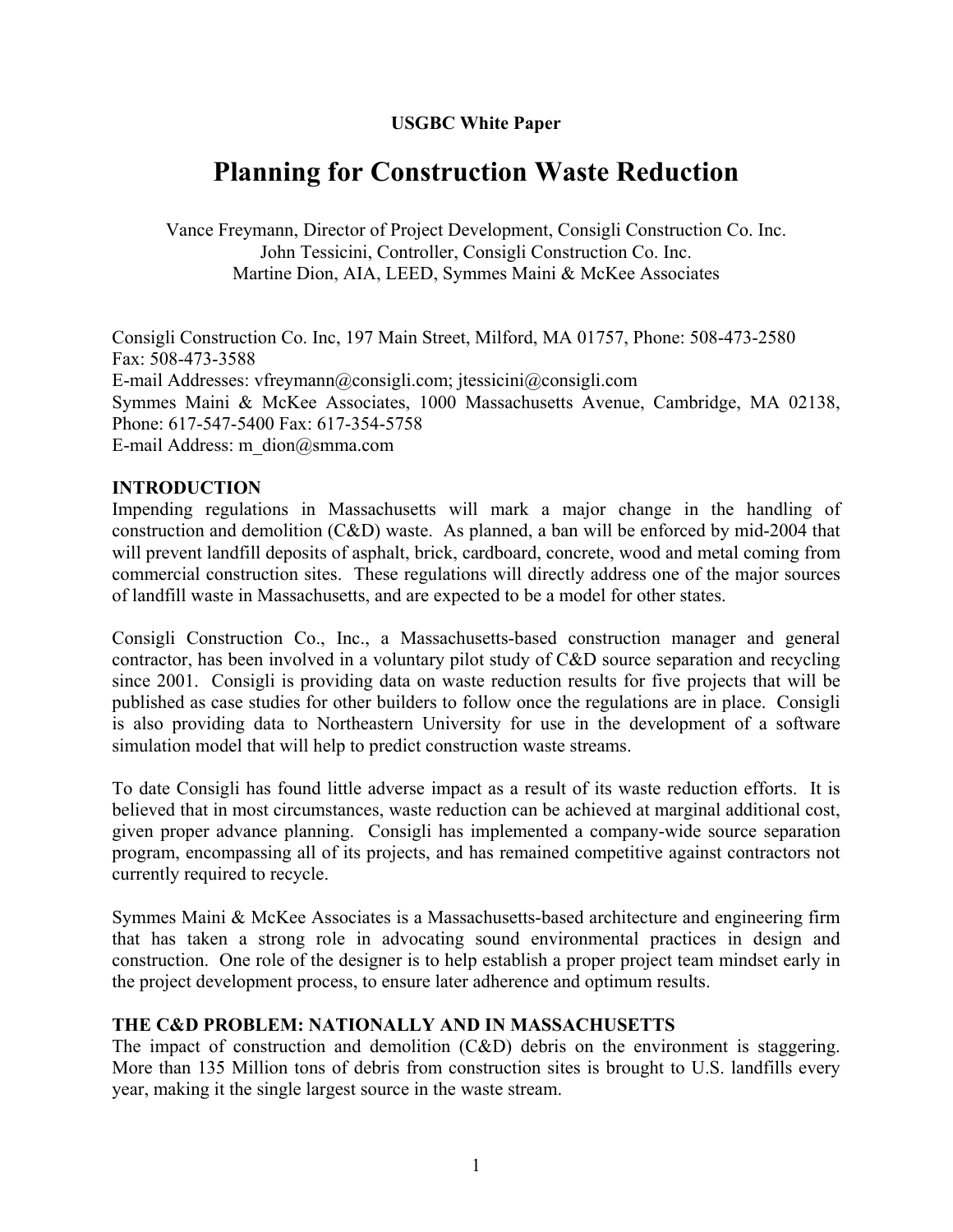Figures developed by the U.S. EPA are helpful to the building owners, designers and contractors in understanding the magnitude of C&D waste. In commercial construction, a typical new building generates an average of 3.9 pounds of waste per square foot of building area. To put this in perspective, a new building of 50,000 square feet – a typical college residence hall or midsize suburban office building – will produce 195,000 pounds, or almost 100 tons of waste.

Change the activity to demolition and the figures increase dramatically. In this case commercial buildings yield an average of 155 pounds per square foot of building area. Turn the same 50,000 square foot building in to a demolition project and the result will be almost 4,000 tons of waste.

In Massachusetts the proportionate impact of C&D is similar to national figures. Overall, roughly one million tons of C&D goes from Massachusetts construction sites to landfills. Of this amount, 660,000 tons are deposited at in-state landfills while some 320,000 tons are exported. C&D accounts for roughly 25% of all Massachusetts landfill deposits and fully 95% of the nonmunicipal solid waste (MSW) stream.

# **PENDING MASSACHUSETTS REGULATIONS**

With landfills nearing capacity and heightened environmental concerns, the Commonwealth of Massachusetts Department of Environmental Protection is now drafting regulations on C&D waste that should take effect by 2004. While other county and municipal governments have imposed C&D bans, the Massachusetts regulations will constitute the country's first statewide initiative on C&D handling. As currently proposed in draft form, the regulations will initially ban asphalt, brick, concrete, wood and metal from landfills. An existing ban on corrugated cardboard will be enforced in conjunction with the newly banned materials. It is anticipated that other materials will be added to the ban once the regulations are in place. The stated goal of the DEP program is an 88% non-MSW reduction (diversion from landfills) by the year 2010.

The DEP C&D subcommittee is currently preparing a draft of the regulations for public hearing and comment. The subcommittee has a recommended effective date for the disposal ban of nine months following the promulgation of regulations. The current timetable would appear to put the bans in to effect sometime in mid-2004.

The detailed C&D recommendations of the Massachusetts DEP can be found in the document Beyond 2000 Solid Waste Master Plan, which is accessible on-line at www.state.ma.us/dep/bwp/dswm/mplan.swmp.doc.

# **THE NEW ERA IN MASSACHUSETTS**

When the new Massachusetts regulations go in to effect, there will be three options for handling of C&D waste:

- 1) Waste management planning, centered on direct reuse and on-site source separation and recycling.
- 2) Continued deposit of all materials in mixed C&D dumpsters. This will require later separation of the banned materials by the a 3rd party at a remote site, prior to landfill transfer.
- 3) Continued deposit of all materials in mixed C&D dumpsters, with subsequent hauling by truck and/or rail to out-of-state landfills.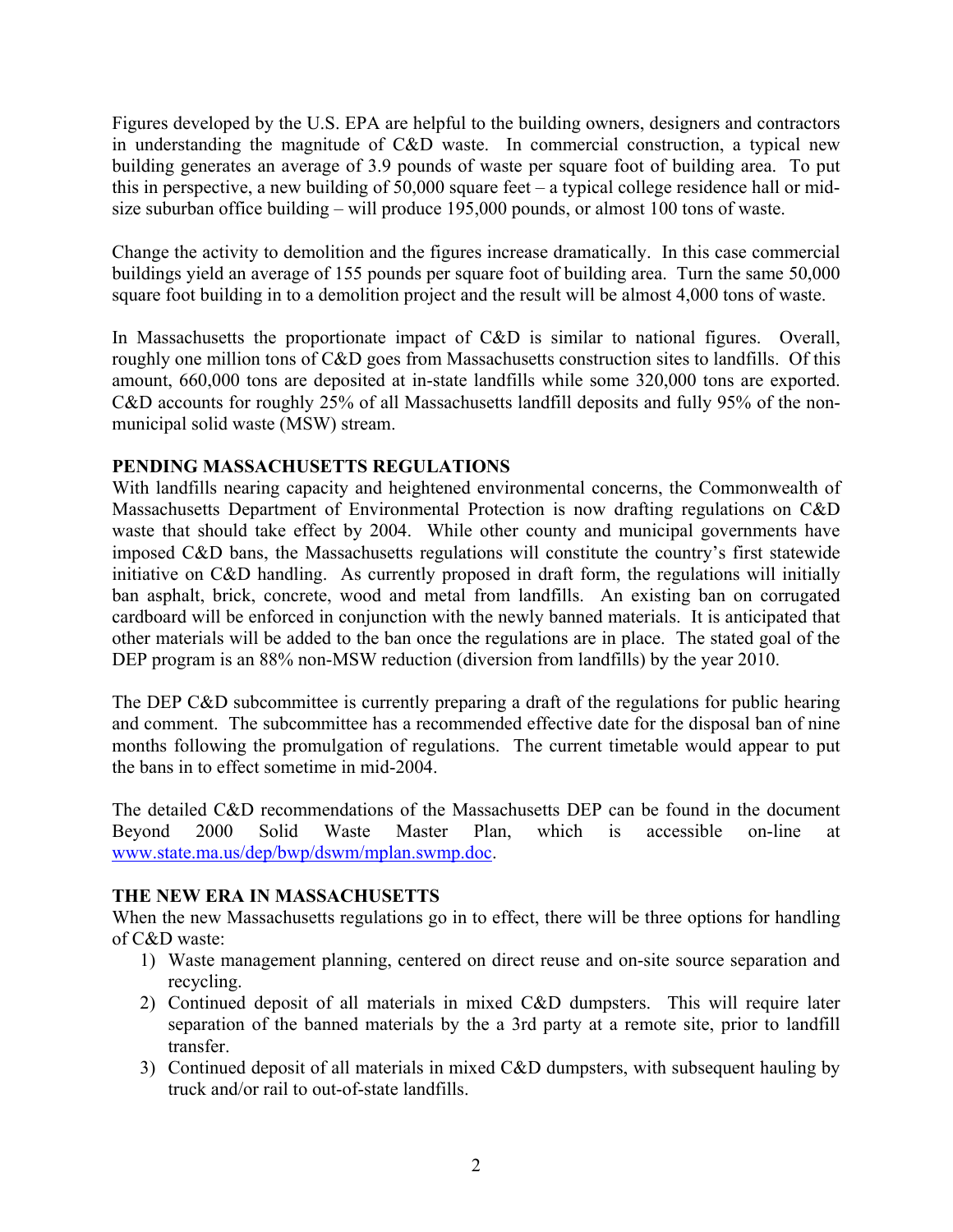#### **THE DESIGNER'S ROLE: ESTABLISHING A MINDSET**

Our first and foremost objective to assure a successful process, especially with LEED certification, is to set the "mindset" of the team – Owner, Architect/Engineer, and Contractor – to maximize the integration of sustainable design. This often requires an initial effort of the design team to educate the owner towards LEED and sustainability practices.

As the expectations and objectives are set through the programming phase, the designers must start including the appropriate language in the drawings and specs to insure that a C & D waste management plan is captured in the early budget estimates. This also gives time for assimilation by team participants that aren't familiar with C & D management and recycling.

Construction Waste Management can earn up to 2 LEED points under the MRc-2 guidelines. In addition, the construction waste management plan and recycling effort often contribute to generate momentum for the Resource Reuse credit, MRc-3, with 2 potential points as well. Note that materials used in credit MRc-3 can not be included in credit MRc-2.

Different types of buildings/projects might make this early stage construction waste management effort difficult. For example, public schools projects, which in Massachusetts are administered under the cumbersome filed sub-bid process, can be challenging, especially when it comes to the implementation of a non-traditional activity such as a waste management plan. Currently, on the east coast, most contractors working on public projects are not familiar the C & D recycling. The combination of a client not familiar with construction practices and a lack of understanding of the process on the part of the contractor can make C&D management a seemingly difficult task. There is a risk the effort will be overpriced, and therefore eliminated or value engineered out of the project by a client facing strict budget restrictions.

Pilot studies such as those being specified by Symmes Maini & McKee and administered by Consigli will help to establish realistic precedents for both contractors and owners.

# **THE CONSIGLI WASTE REDUCTION PROGRAM**

Working with the Massachusetts DEP, Consigli Construction has entered into a voluntary pilot study to help determine the realities and possibilities of construction waste recycling. Consigli has implemented a company-wide source separation and recycling program, ranging from renovations in congested urban locations to new construction on greenfield sites. The six materials targeted in the C&D regulations are being regularly recycled, and ceiling tile, new scrap gypsum, carpet and other materials are also being included in the program.

Consigli began the pilot program in the fall of 2001. Initially three projects were targeted for case studies, with findings to be published by the DEP; this group has since been increased to five. The projects were chosen to give situational analyses of a variety of circumstances. Variable conditions include new construction vs. renovation; urban, suburban, and rural sites; public vs. private procurement; building and material types; and lump-sum vs. negotiated contracts.

Consigli is also supplying data to the Civil Engineering Department at Northeastern University in Boston, for use in developing a simulation model to predict construction site waste streams. The model will help builders to determine approximate quantities by type and weight, based on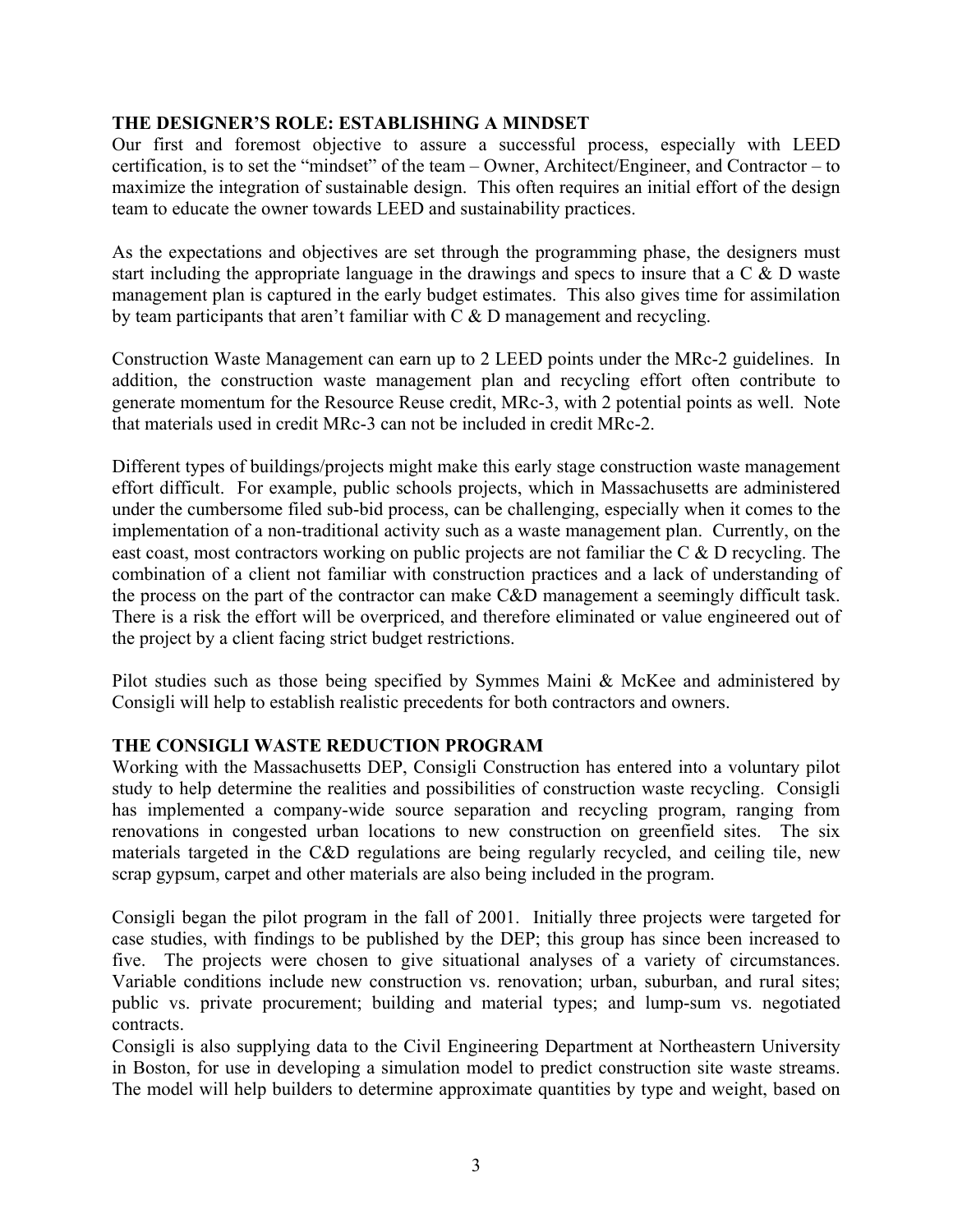variables such as building type, material type, new construction vs. renovation, building area, etc.

Once the initial pilot studies were underway, Consigli determined that it was more effective to treat waste reduction as a company-wide program rather than an isolated activity on select job sites. In the latter approach, it became necessary to differentiate policies, creating confusion among employees and subcontractors. With a uniform policy, the method of waste handling could be standardized. Consigli established a source separation program on all job sites in mid-2002.

#### **THE THREE TIER SYSTEM**

Based on the waste management hierarchy (going from best to worst option, in environmental terms) of reduce, reuse, recycle/compost, incinerate or deposit in a landfill, Consigli has established a three tier system:

#### **Tier I: Direct Reuse and Recycling**

- Materials 100% reused or recycled
- Materials recycled by Consigli on the same job site or another Consigli site
- Materials recycled with plant or manufacturer
- Typically Consigli equipment used
- Avoid outside cost of disposal and haul

Directly recycled materials include wood, concrete, asphalt, brick, metal, ceiling tiles, carpet, new scrap gypsum board, plastics, oil filters, fuel filters, antifreeze, and paper.

#### **Tier II: Source Separated Materials**

- Materials 100% recycled
- Materials source separated by Consigli in segregated dumpsters
- Waste haulers used to deliver materials
- Established reduced removal fees for source separated materials
- Standard haul rate incurred

Source separation includes the six materials proposed in the DEP ban: wood, concrete, asphalt, brick, metal, and cardboard. Other materials such as new gyspsum scrap have also been included.

#### **Tier III: Mixed C&D to Landfills**

- When Direct Recycling (Tier I) and Source Separation (Tier II) are not possible
- Material goes to a mixed C&D dumpster
- Highest disposal fee and haul incurred
- Waste is deposited at a landfill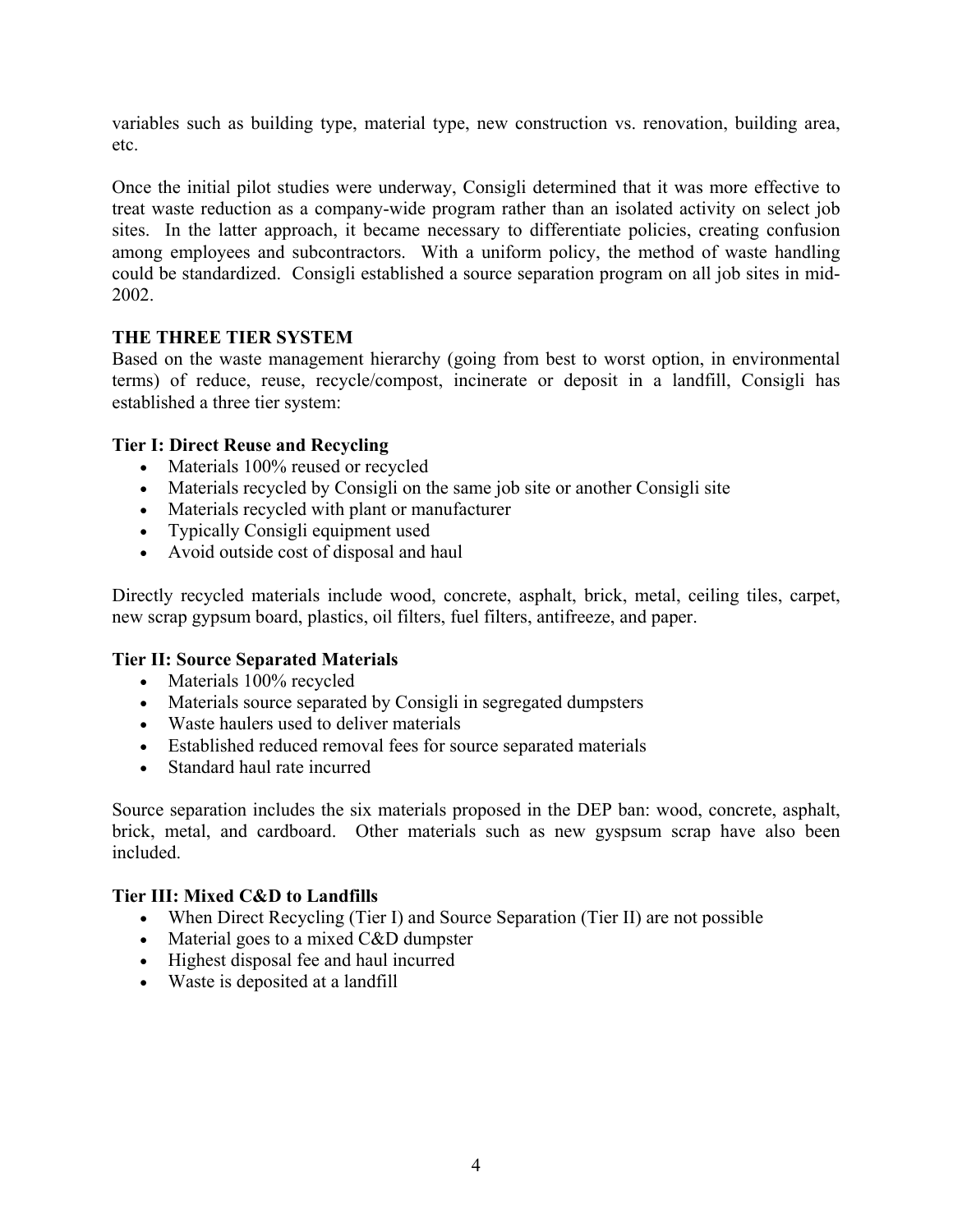



# **EMPLOYEE TRAINING AND COMPLIANCE**

Consigli created an in-house Environmental Protection Committee, or "Green Team," with representation from all company departments, to create and monitor the company's environmental policies. One of its first tasks was to create a waste reduction plan with action items for implementation.

Orientation for all staff is mandatory. Before any ground is broken, project management teams develop a recycling plan for all materials expected to be generated. At each site, a Consigli employee is given responsibility to monitor compliance with the plan and status is monitored regularly and reviewed monthly.

# **SUBCONTRACTOR COMPLIANCE**

Consigli conducts specific orientation and training activities for all subcontractors. The program description and goals are provided and standard recycling language is used in all contracts. Site and dumpster signage is mandatory. Subcontractors are notified by contract and in jobsite signage that penalties will be charged to any subcontractor for repeat contaminations.

# **THE CASE STUDY PROJECTS**

# **St. Paul's Cathedral - Worcester, Massachusetts**

Consigli was the lead contractor for the renovation of the 10,200 square foot basement reception area of Saint Paul's Cathedral. The church is a 130 year-old granite structure in a congested urban neighborhood in the center of Worcester, the Commonwealth's second most populous city.

Through Consigli's and St. Paul's recycling efforts, \$16,371 was saved and 78% of waste was diverted from disposal at local landfills. Materials recycled include concrete and wood paneling. Unique to the project was a savings of \$5,500 by reusing wood paneling. The price of replacing the original woodwork with antique ash would have been three times higher than the price of the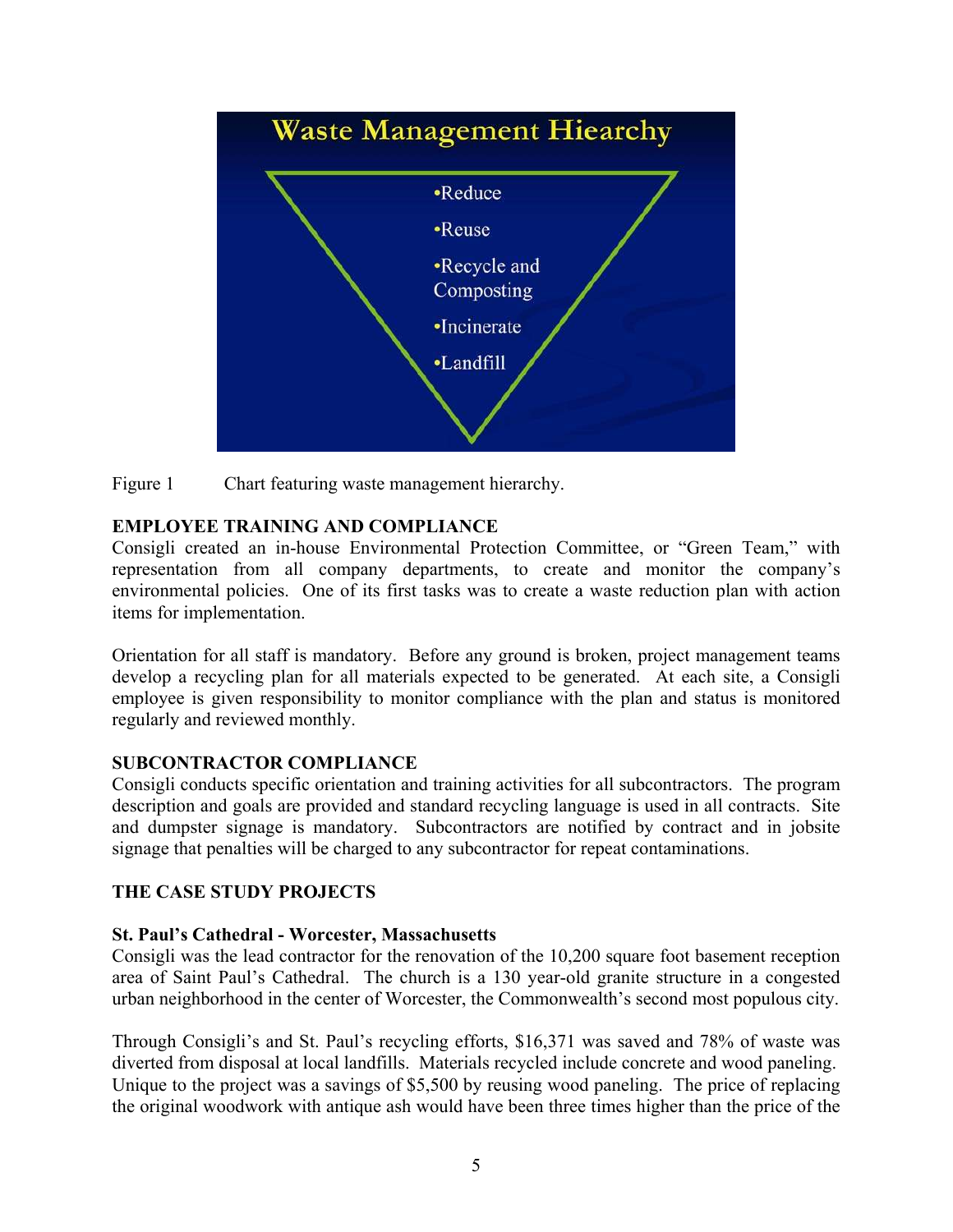careful rehabilitation of the existing woodwork. The architect emphasized the historic and economic value of preserving the original woodwork, as it was custom made for the cathedral, dating back to renovations done at the turn of the century. By saving the woodwork, the project not only reduced material costs but also preserved an important piece of the social room's history.

Keys to success on the project include:

- Talking to the client during the planning stage to review the materials currently in use to identify opportunities to reuse them in the renovation.
- When preparing a cost estimate for the client, make the benefits of reuse transparent. Include replacement costs and avoided transport of salvaged materials as part of a costbenefit analysis.
- If the project does not provide an option to reuse materials on-site, then consider other options. Revenue can be generated through selling the rights to salvage materials to a salvage company, or by holding an onsite sale or auction. Alternatively, the building owner can get a tax deduction for donating the materials to a non-profit organization or municipal agency.



Figure 2 Photograph of recycle bins at St. Paul's Cathedral in Worcester, MA.

# **Douglas Schools - Douglas, Massachusetts**

Continuing its long involvement with area institutions, Consigli is currently managing a major school building program for the Town of Douglas. This project entails virtually all new construction on a rural site. When work is complete at the end of Summer 2003, Douglas will have a new \$19 million, 130,000-sq.-ft. High School, as well as additions to the existing Elementary and Middle Schools. Symmes Maini & McKee Associates are the architects and engineers for the project.

The Douglas project was already underway when the Waste Reduction program began, and was one of the first projects where the policy was implemented. To date, the project has diverted 64% of waste from local landfills. In addition to the six banned materials, this is the first project where Consigli separated and recycled new gypsum scrap, recovering and diverting forty tons.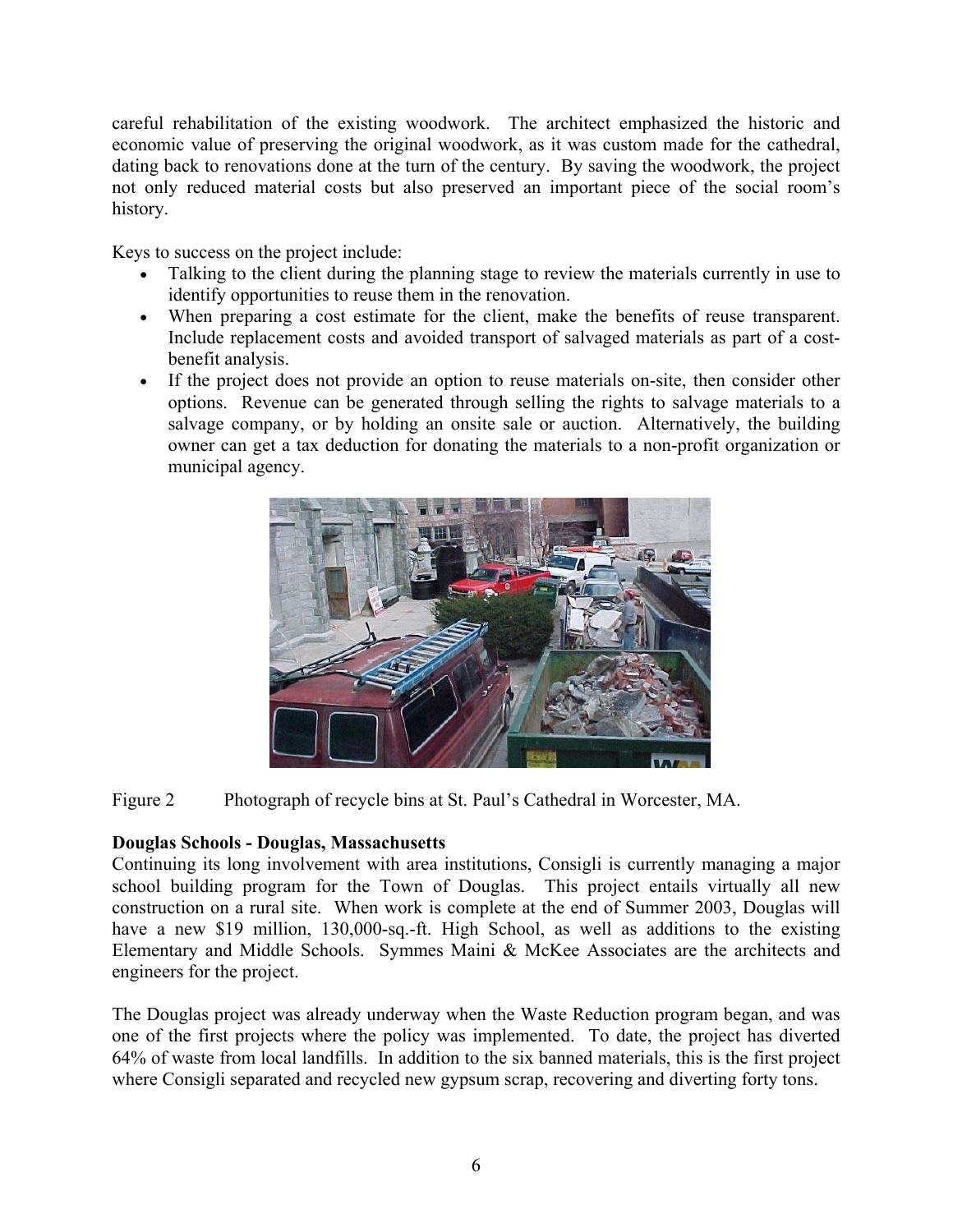#### **Milford Fire Station - Milford, Massachusetts**

Consigli was the lead contractor for the renovation (6,300 sq. ft.) and addition (10,500 sq. ft.) to the Milford Fire Station, a historic brick structure built in 1844, located in a congested business district in a town of 25,000.

Separating recyclables and disposal materials saved \$44,042. 555 tons of waste was reused and recycled and 70 tons was disposed, resulting and 81% diversion from disposal at local landfills. Materials reused and recycled include asphalt paving, concrete, metal, wood, brick and slate.

Consigli saved money on labor and materials by renting a silo filled with "pre-mix" concrete. Since the concrete is ready to use, workers avoided having to open bags, measure, and mix. In addition, workers were able to move the silo more easily through tight spaces rather than moving piles of ingredients from place to place. Material savings included no wasted batches due to improper mixing. This is an example of how a contractor can reduce waste by ordering materials with less packaging.

Keys to success on the project include:

- Dumpster strategies:
	- o Consigli's crew sorted demolition materials into separate containers (source separation) in a tight urban site by storing dumpsters in the bays of the fire station. In addition, the crew stored dumpsters off-site by coordinating with neighboring establishments to shift dumpsters around,
	- o Using smaller dumpsters allowed for more source separation.
- The crew saved on labor costs by using a Lull (similar to a forklift) to transport loads of material and debris from the building to the dumpsters, rather than hand-carrying materials.
- The contractor scheduled demolition to handle certain materials separately (i.e., "wood day").
- Consigli switched the debris hauling contract to a hauler who was more responsive (picking up loads more often and providing smaller dumpsters) in mid-project.

# **Cambridge City Hall Annex - Cambridge, Massachusetts**

Consigli is currently performing comprehensive interior and exterior renovations at the Cambridge City Hall Annex. The project is targeting LEED Silver certification. Scheduled for completion in October 2003, it will potentially be one of the first LEED renovation projects in the country.

To date this project has recycled, reused, or salvaged 97% of the waste generated on-site. In a prime example of reuse, original wood planks were salvaged; some were used to create benches for the site, while the remainder was sold to a flooring supplier for use in residential projects.

Keys to the success of the project include:

- Waste management plan developed prior to project start.
- Waste management plan was reviewed and shared with owner and architect.
- All Consigli employees and subcontractors received a copy of the project-specific Waste Management Plan.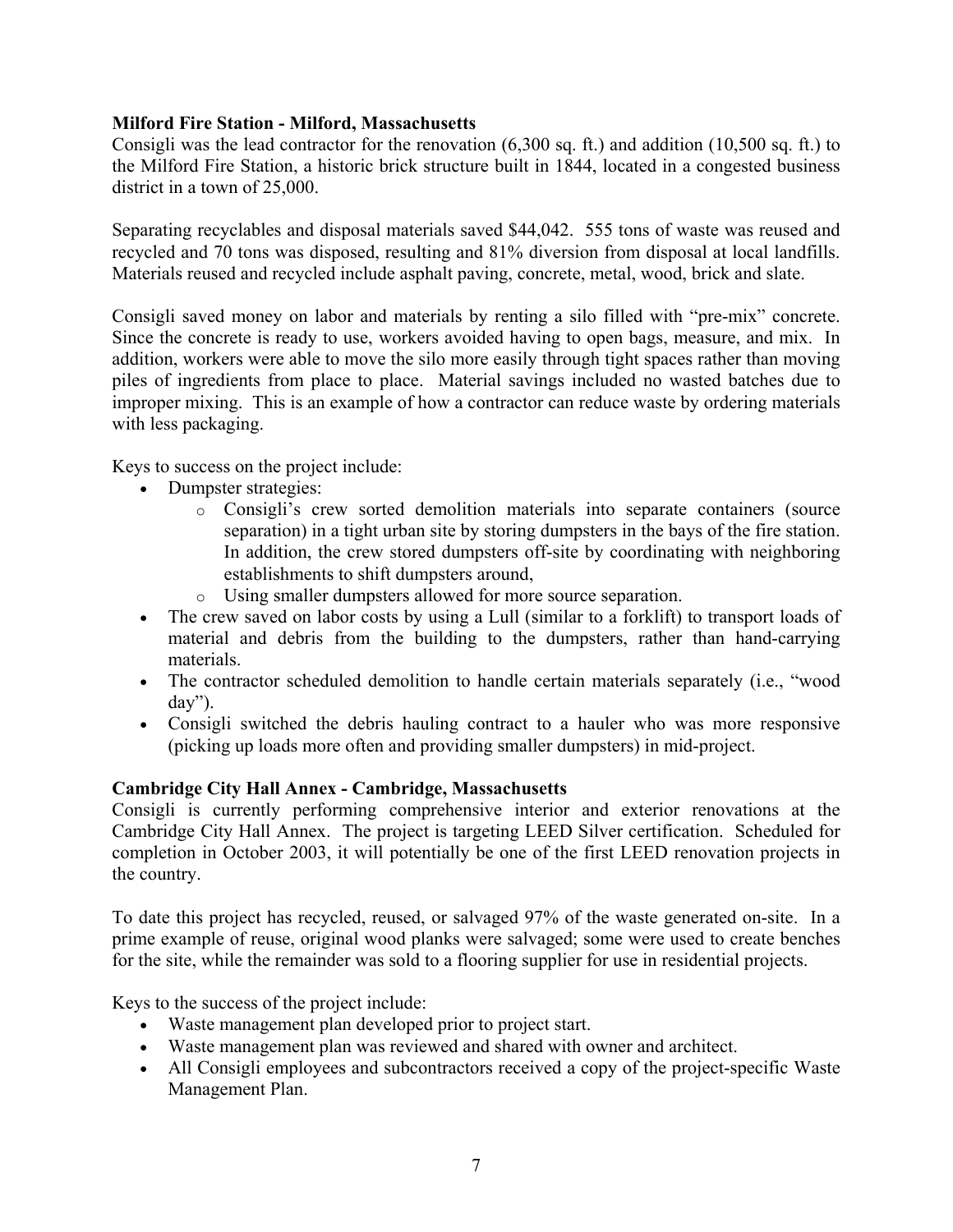- Waste prevention and recycling activities are being discussed at each job site meeting with Consigli employees and subcontractors.
- Any incidence of contamination of source separated waste materials by a subcontractor will result in a \$750 fine (per the subcontract.)
- All recycling containers are clearly labeled.
- Consigli submits to the Owner (the City of Cambridge) detailed monthly reports documenting types and quantities (tons) of materials recycled, reused, salvaged, and disposed.
- Haulers have been selected on the basis of response time as well as pricing.

# **Clarke Distribution - Milford, Massachusetts**

Consigli is currently in the construction phase for renovation and expansion work on an office, showroom, and warehouse facility in Milford, MA for Clarke Distribution. The project involves renovating an existing 60,000-sq.-ft. building which was previously owned by Dunkin' Donuts, and building two additions totaling 45,000-sq.-ft. of new space. Consigli will also be putting a new facade on the existing warehouse to match the design of the additions.

Consigli has implemented its innovative waste reduction program on site and to date has achieved greater than 98% diversion of materials coming out of the project from local landfills. Source separated materials include asphalt, brick, concrete, cardboard, wood, metal, glass, wiring, electrical fixtures, and ceiling tiles.

Keys to the success of the project include:

- Waste management plan developed prior to project start.
- There was a detailed review and walk-through of the waste management plan with the Owner and architect prior to construction, to develop a strategy and determine destinations for specific materials.
- All Consigli employees and subcontractors received a copy of the project-specific Waste Management Plan, and waste prevention and recycling activities are discussed at each job site meeting.
- Any incidence of contamination of source separated waste materials by a subcontractor will result in a \$750 fine (per the subcontract.)
- All recycling containers are clearly labeled.
- Consigli submits a detailed monthly report to the Owner documenting types and quantities (tons) of materials recycled, reused, salvaged, and disposed.
- Doors were donated to the Building Materials Resource Center.

# **RESULTS TO DATE**

Since implementing the program in the last quarter of 2001, Consigli has achieved an overall waste reduction rate of 72.7% on projects with source separation operations. The five DEP case study projects have accounted for a total of 3,682 tons of C&D waste, of which 3,365 tons, or 91.4%, have been diverted from landfills. The waste reduction rates on the individual case study projects range from 64% (Douglas Schools) to 98% (Clarke Distribution).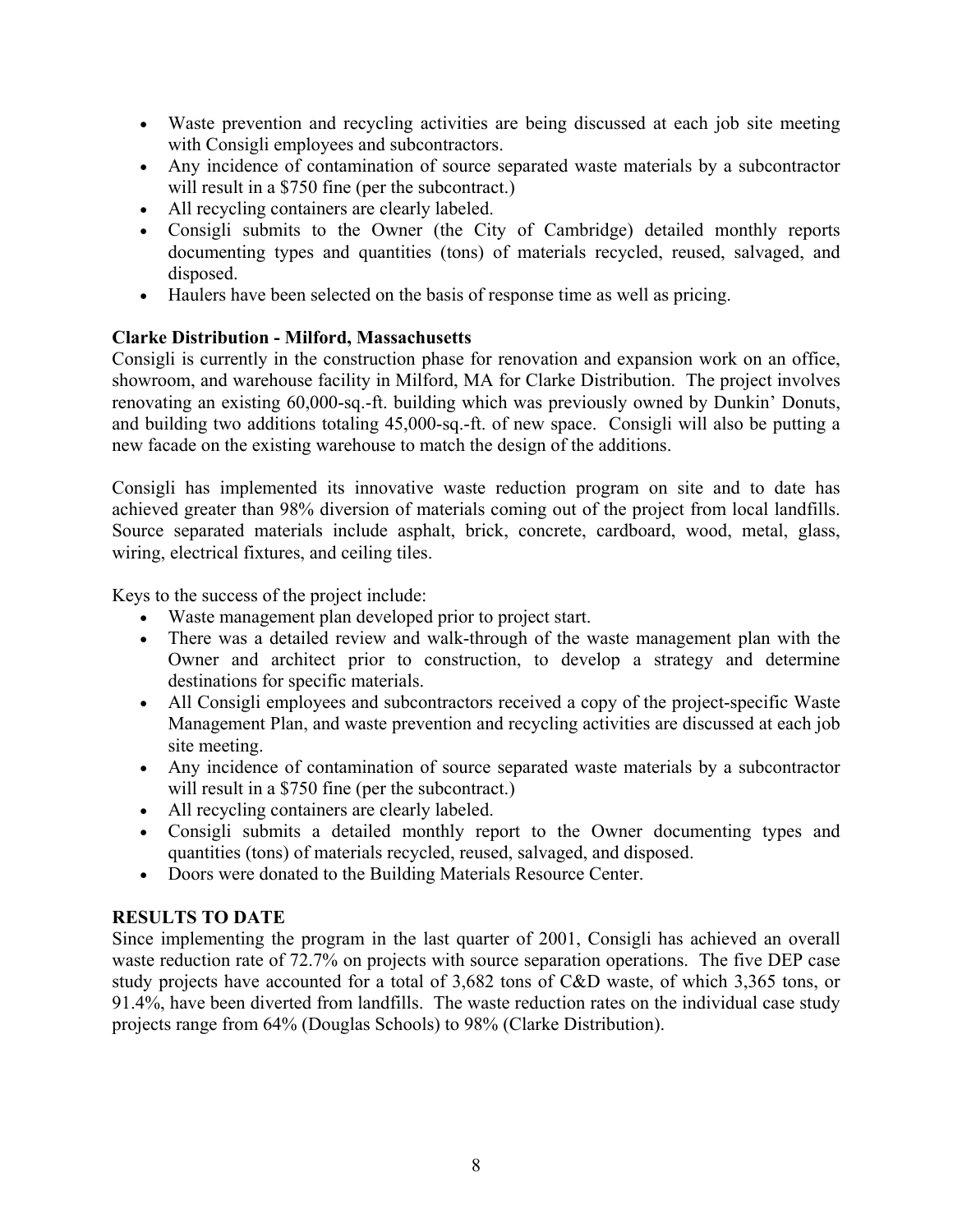| <b>Consigli Construction Co., Inc.</b><br><b>DEP Pilot Studies - Waste Reduction Summary Spreadsheet</b> |                |              |          |        |              |                  |        |       |              |                  |          |             |
|----------------------------------------------------------------------------------------------------------|----------------|--------------|----------|--------|--------------|------------------|--------|-------|--------------|------------------|----------|-------------|
|                                                                                                          | <b>Asphalt</b> | <b>Brick</b> | Concrete | Wood   | <b>Metal</b> | <b>Cardboard</b> | Gypsum | Other | <b>Mixed</b> | <b>Recycling</b> | Total    | % Recycling |
| <b>Douglas Schools</b>                                                                                   | 0.00           | 0.00         | 82.39    | 22.31  | 30.63        | 0.00             | 40.00  | 0.00  | 98.51        | 175.33           | 273.84   | 64.03%      |
| <b>St. Paul's Cathedral</b>                                                                              | 0.00           | 0.00         | 139.57   | 0.00   | 0.00         | 0.00             | 0.00   | 0.00  | 38.70        | 139.57           | 178.27   | 78.29%      |
| <b>Milford Fire Station</b>                                                                              | 328.95         | 0.00         | 191.97   | 19.98  | 7.70         | 2.37             | 0.00   | 18.00 | 130.68       | 568.97           | 699.65   | 81.32%      |
| <b>Cambridge City Hall</b>                                                                               | 0.00           | 455.95       | 10.15    | 81.40  | 8.26         | 0.00             | 0.00   | 1.00  | 15.36        | 556.76           | 572.12   | 97.32%      |
| <b>Clarke Distribution Corp.</b>                                                                         | 788.00         | 0.00         | .125.00  | 0.00   | 11.37        | 0.00             | 0.00   | 0.00  | 34.62        | .924.37          | .958.99  | 98.23%      |
|                                                                                                          | 1.116.95       | 455.95       | .549.08  | 123.69 | 57.96        | 2.37             | 40.00  | 19.00 | 317.87       | 3.365.00         | 3.682.87 | 91.37%      |

Table 1 Table showing the amount of materials recycled at Consigli's case study job sites.

# **PRELIMINARY FINDINGS**

Preliminary findings show that construction recycling can prove to be cost effective. Companies can save money by separating construction debris efficiently on-site thereby paying less to dispose of material.

Compliance requires one person to be responsible for monitoring for the duration of the project. Advance planning is a must, and plans may differ for each project due to site conditions, location (urban vs. rural), size, and construction type (new vs. renovation).

Other significant benefits to the program have been employee involvement (enthusiasm is very strong), self-performance capabilities and centralized yard, as well as good subcontractor buy-in, with few problems or complaints to date.

# **CONCLUSIONS**

Consigli Construction and Symmes Maini & McKee Associates have recognized the impact of the waste generated by their construction projects. The companies share the belief that waste reduction planning makes sense both environmentally and financially. By reducing the cost of disposal, the building team can potentially save money and help the environment.

The market for recycled construction materials should grow with industry acknowledgement and acceptance. Once the Massachusetts C&D ban takes effect, waste management planning and recycling will potentially become cost neutral or even cost beneficial vs. third-party separation and exporting, as hauling and tip-fee incentives are given to contractors that reduce processing labor by source-separating materials. Based on the results of the Massachusetts initiative, it is expected that other New England and Northeast states will follow suit with similar bans on C&D deposits at landfills, thus diminishing the viability of out-of-state exporting as an option for disposal.

By achieving an overall diversion rate to date of 72.7% and project-specific diversion rates of 90% or better, Consigli has demonstrated that the two LEED points available through MRc-2 can realistically be achieved with proper waste management planning.